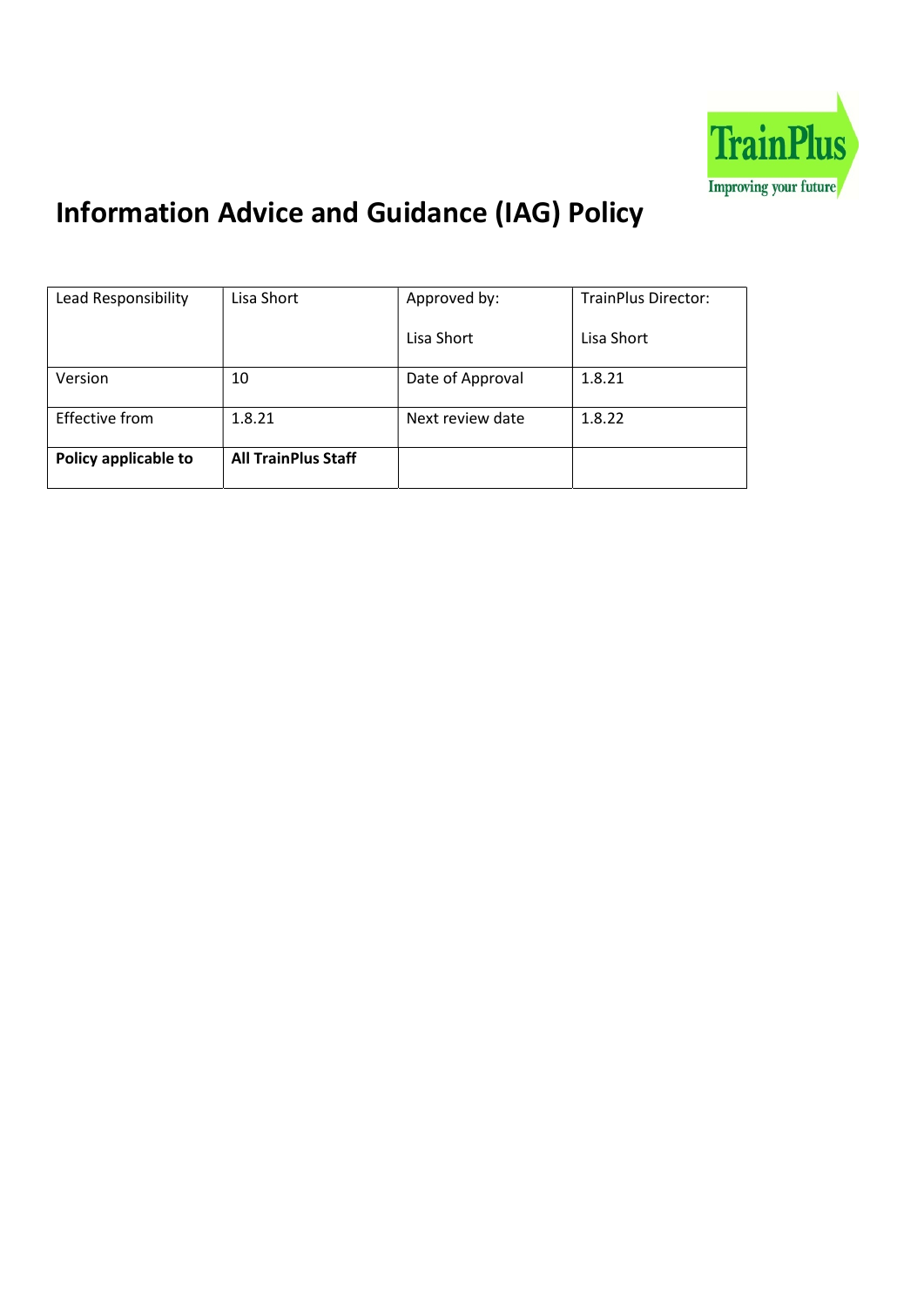

# Policy Statement

TrainPlus, as an approved ESFA provider of vocational learning, from entry level upwards, will provide an appropriate impartial Information Advice and Guidance service to potential candidates, current learners and employers at the initial contact, recruitment phase, whilst participating on programmes, and on exit from programmes.

# Aims and Objectives of the TrainPlus Information Advice and Guidance Service

- 1. To provide impartial information advice and guidance to potential customers, candidates, existing learners, employers, and parents which:
	- a. Results in retention and achievement rates of over 72%
	- b. Progression (intermediate to advanced apprenticeship) rates in excess of 20%
	- c. Applicant satisfaction survey results in excess of 95%
	- d. Learner satisfaction survey results in excess of 95%
	- e. Employer satisfaction survey results in excess of 95%

### 2. All employers to:

- a. Have an initial aims and objectives meeting wherein current and planned legislation, sector updates, staff development, recruitment, and planned growth are discussed and both Training and Organisational needs analysis are completed.
- b. Agree key performance indicators for each training post that will be incorporated into the delivery and for the duration of the training to be reviewed at agreed periods.
- c. Receive information advice and guidance on their identified training needs to meet both their current and future training and development needs.
- d. Plan and agree a bespoke delivery plan for their organisation and staff to cover the agreed term of their training award(s).
- e. Take part and complete Health and Safety checks and risk assessments as well as liability insurance checks and then agree an action plan for any identified areas for concern.
- f. Receive learner attendance, progression, and achievement reports at agreed points throughout the course (e.g., monthly, bi-monthly, quarterly etc).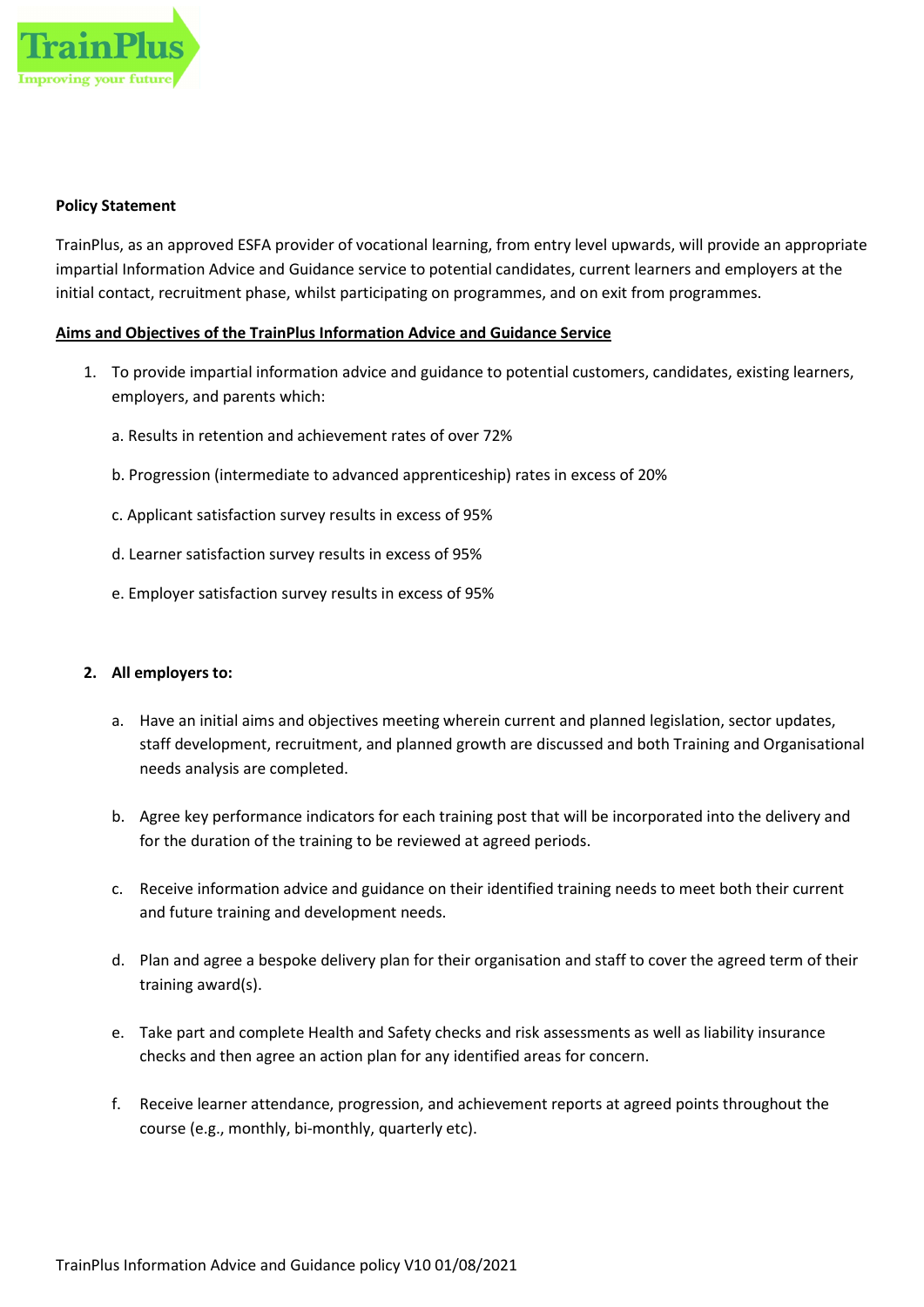

- g. Agree to take part in planned learner reviews every 12 weeks.
- h. Complete online employer surveys as requested by TrainPlus or ESFA.
- i. Access learner E-portfolios to support learner reviews, progress, attendance, achievement and provide signatures as requested.

# 3. All learners to:

a. Have an individual interview discussing their career pathway and receive career information advice and guidance.

b. Undertake an enrolment session, including the diagnostic assessments for English, Maths, and ICT, Knowledge Skills and Behaviour assessments and prior attainment reviewed.

c. At induction, agree an Individual Learning Plan that accounts for their specific needs and pastoral support needs.

d. Have progress reviewed every 12 weeks at a minimum and be offered impartial IAG, referrals or interventions dependant on the outcomes.

e. At end of training, receive full IAG on progression and career development advice.

f. Have their destination and progression monitored at 3 and 6 months after the completion of the award.

# Scope of the TrainPlus Information Advice and Guidance (IAG) Service

The TrainPlus IAG Service will apply to all clients of TrainPlus.

# Description of the TrainPlus Information Advice and Guidance Service

TrainPlus provides all clients with free and impartial Information Advice and Guidance in relation to operating, employing, and training in their chosen sector. Information Advice and Guidance is embedded within TrainPlus' services and delivered over six stages:

1. Engagement - As part of the engagement process to assist clients in making the right choice of suitable training programmes and referring applicants who do not currently meet eligibility and/or entry requirements.

2&3. Enrolment & Induction - At the commencement of TrainPlus programmes via comprehensive information at induction, and the use of diagnostic assessment, KSB assessment, Occupational Map, and recognised prior learning, to agree appropriate individual learning plans.

4&5. Ongoing delivery of IAG & Pastoral Support - During training as part of TrainPlus' strategy to retain learners on programmes, and to provide appropriate and ongoing guidance that gives learners the best opportunity to complete the agreed qualifications / apprenticeship standard throughout the award and during progress reviews.

6. Career & Progression - On exit / completion of TrainPlus programmes to support learners to progress into relevant employment, higher education, or to further advance their career prospects.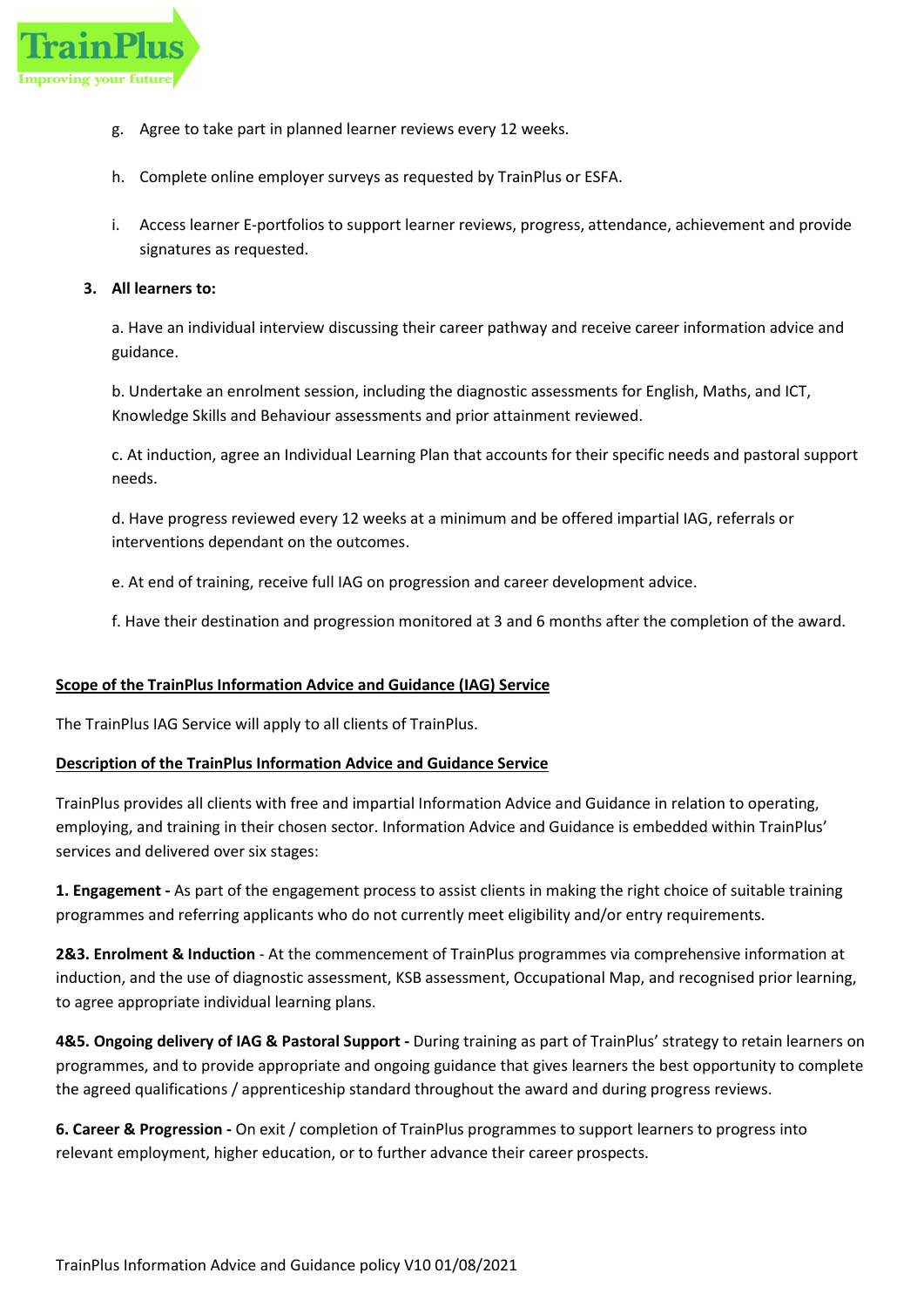

# TrainPlus provides the following resources in respect of delivery of the IAG service:

- 1. Information of opportunities and programmes in relation to relevant sectors.
- 2. Guidance on the right provision following an assessment of training needs.
- 3. Pastoral support and guidance on-programme to assist retention of learners.
- 4. Information on additional support and referral procedures.

5. Information Advice and Guidance on career enhancement or other training options during and on completing TrainPlus programmes.

6. Staff with the relevant knowledge and experience.

### Responsibilities

TrainPlus Student Services and Assessors are responsible for providing ongoing information advice and guidance to prospective customers, employers, and applicants on recruitment to TrainPlus training programmes. Assessors, Tutors, Mentors, Programme Managers, Training Centre Managers, and staff provide learners and employers with on programme information and support to enable them to successfully work with and complete their qualifications or apprenticeship standards. Assessors and recruitment advisers provide learners with guidance on and for 6 months after their exit from TrainPlus programmes in relation to employment opportunities and career advancement.

TrainPlus Managers such as Programme Managers, Recruitment Managers, Audit and Compliance Manager, Internal Quality Assurance Managers and Director have the responsibility for line managing of IAG services.

# Quality Assurance & Evaluation

The provision of IAG services is quality assured via the collection and analysis of employer and participant feedback, and analysis of key performance data in respect of learner recruitment, retention, achievement, and progression. TrainPlus Line Managers will be responsible for monitoring the front-line delivery, including the observation of the IAG service, and identifying areas for continuous improvement.

The outcomes from feedback and from TrainPlus Managers will be subject to discussion at bi-monthly standardisation, IQA and Management Meetings and will be incorporated into our annual self-assessment report (SAR) and quality improvement plan (QIP).